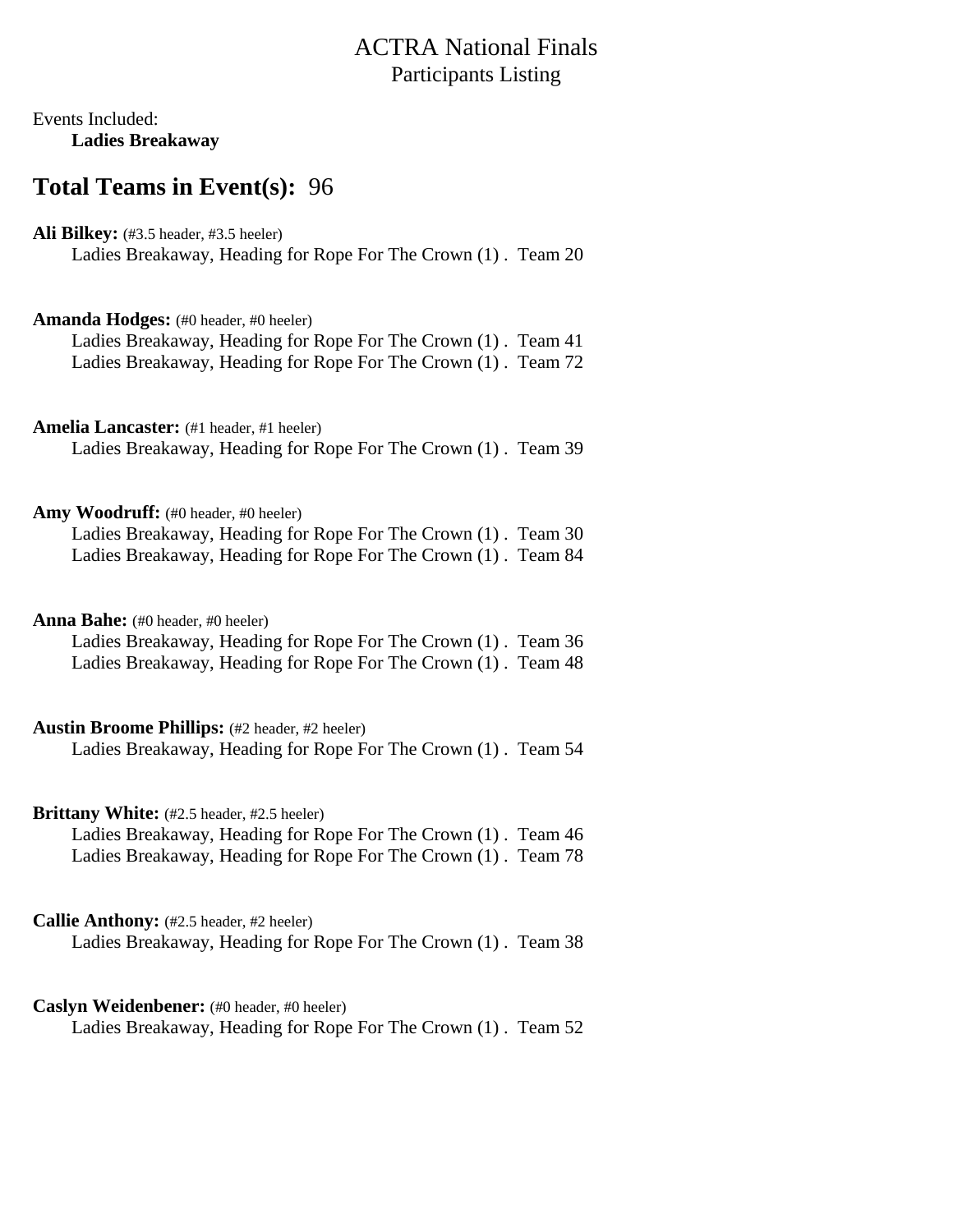| Chelsey Bushnell: (#3 header, #3 heeler)<br>Ladies Breakaway, Heading for Rope For The Crown (1). Team 57                                                                   |
|-----------------------------------------------------------------------------------------------------------------------------------------------------------------------------|
| Danielle Jennings: (#0 header, #0 heeler)<br>Ladies Breakaway, Heading for Rope For The Crown (1). Team 17<br>Ladies Breakaway, Heading for Rope For The Crown (1). Team 56 |
| <b>Delaney Kunau:</b> (#0 header, #0 heeler)<br>Ladies Breakaway, Heading for Rope For The Crown (1). Team 68                                                               |
| <b>Elsa Flynn:</b> (#0 header, #0 heeler)<br>Ladies Breakaway, Heading for Rope For The Crown (1). Team 3                                                                   |
| Franki Baumeister: (#0 header, #0 heeler)<br>Ladies Breakaway, Heading for Rope For The Crown (1). Team 19                                                                  |
| Georgia Black: (#2 header, #2 heeler)<br>Ladies Breakaway, Heading for Rope For The Crown (1). Team 69                                                                      |
| Grace Felton: (#0 header, #0 heeler)<br>Ladies Breakaway, Heading for Rope For The Crown (1). Team 24                                                                       |
| Hailey Hicks: (#1.5 header, #1.5 heeler)<br>Ladies Breakaway, Heading for Rope For The Crown (1). Team 14<br>Ladies Breakaway, Heading for Rope For The Crown (1). Team 60  |
| Hanna Strate: (#0 header, #0 heeler)<br>Ladies Breakaway, Heading for Rope For The Crown (1). Team 76                                                                       |
| <b>Jacque Ertz:</b> (#3 header, #3 heeler)<br>Ladies Breakaway, Heading for Rope For The Crown (1). Team 95                                                                 |
| <b>Jade Crossley:</b> (#0 header, #0 heeler)<br>Ladies Breakaway, Heading for Rope For The Crown (1). Team 89                                                               |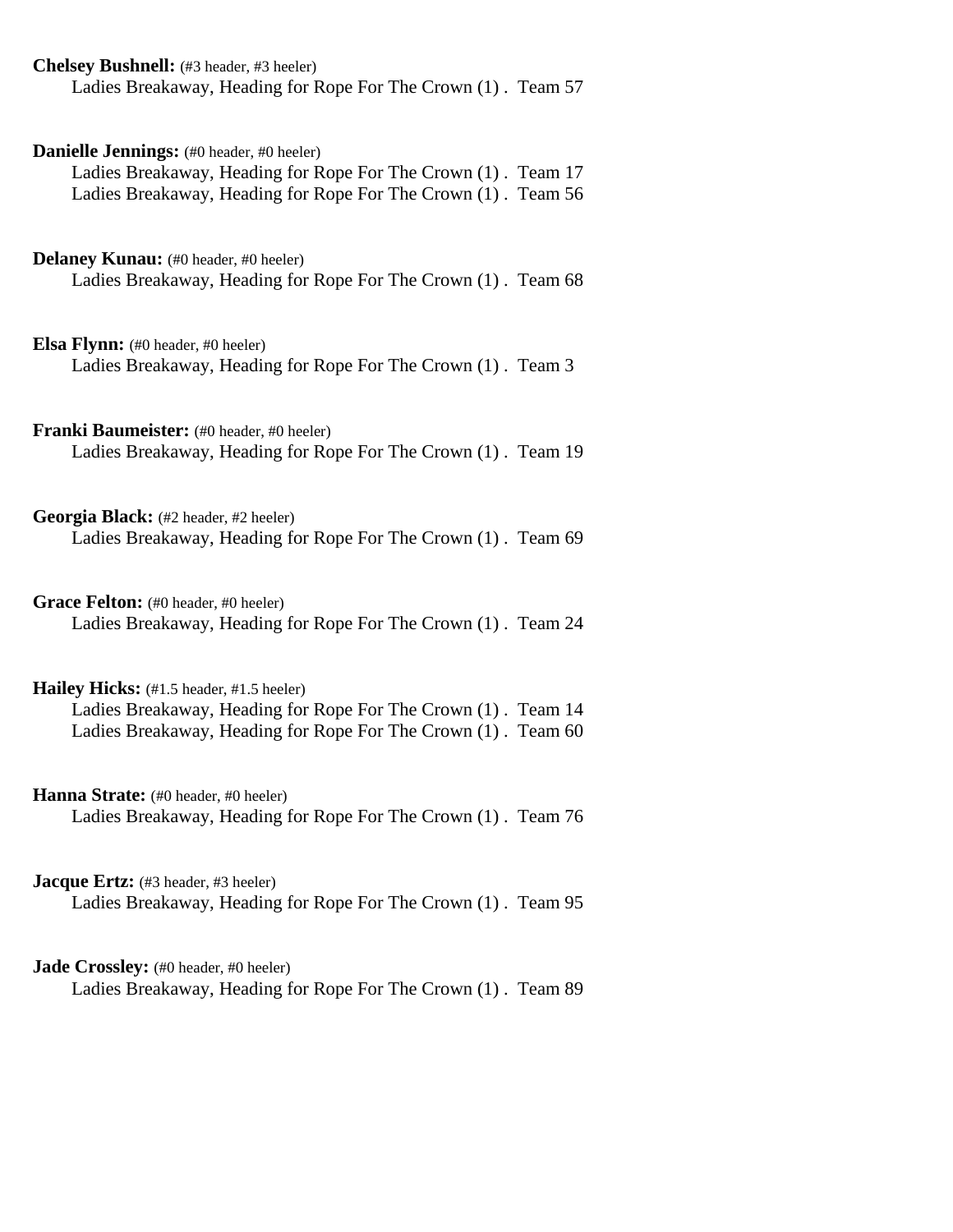| <b>Jane Wood:</b> (#0 header, #0 heeler)<br>Ladies Breakaway, Heading for Rope For The Crown (1). Team 1<br>Ladies Breakaway, Heading for Rope For The Crown (1). Team 33        |
|----------------------------------------------------------------------------------------------------------------------------------------------------------------------------------|
| Jayce Blake: (#2.5 header, #2.5 heeler)<br>Ladies Breakaway, Heading for Rope For The Crown (1). Team 28<br>Ladies Breakaway, Heading for Rope For The Crown (1). Team 91        |
| <b>Jayden Jensen:</b> (#2 header, #2 heeler)<br>Ladies Breakaway, Heading for Rope For The Crown (1). Team 94                                                                    |
| <b>Jenna Johnson:</b> (#1 header, #1 heeler)<br>Ladies Breakaway, Heading for Rope For The Crown (1). Team 4                                                                     |
| Jessica Cardoza: (#2.5 header, #2.5 heeler)<br>Ladies Breakaway, Heading for Rope For The Crown (1). Team 62<br>Ladies Breakaway, Heading for Rope For The Crown (1). Team 77    |
| <b>Jessica Lancaster:</b> (#0 header, #0 heeler)<br>Ladies Breakaway, Heading for Rope For The Crown (1). Team 79                                                                |
| <b>Jessie Hemphill:</b> (#2 header, #2 heeler)<br>Ladies Breakaway, Heading for Rope For The Crown (1). Team 11<br>Ladies Breakaway, Heading for Rope For The Crown (1). Team 51 |
| <b>Jett Parke:</b> (#0 header, #0 heeler)<br>Ladies Breakaway, Heading for Rope For The Crown (1). Team 40                                                                       |
| <b>Jette Black:</b> $(\#1.5 \text{ header}, \#1.5 \text{ header})$<br>Ladies Breakaway, Heading for Rope For The Crown (1). Team 64                                              |
| Joseyray Funk: (#1.5 header, #1.5 heeler)<br>Ladies Breakaway, Heading for Rope For The Crown (1). Team 90                                                                       |
| <b>Kali Vollin:</b> (#0 header, #0 heeler)<br>Ladies Breakaway, Heading for Rope For The Crown (1). Team 49                                                                      |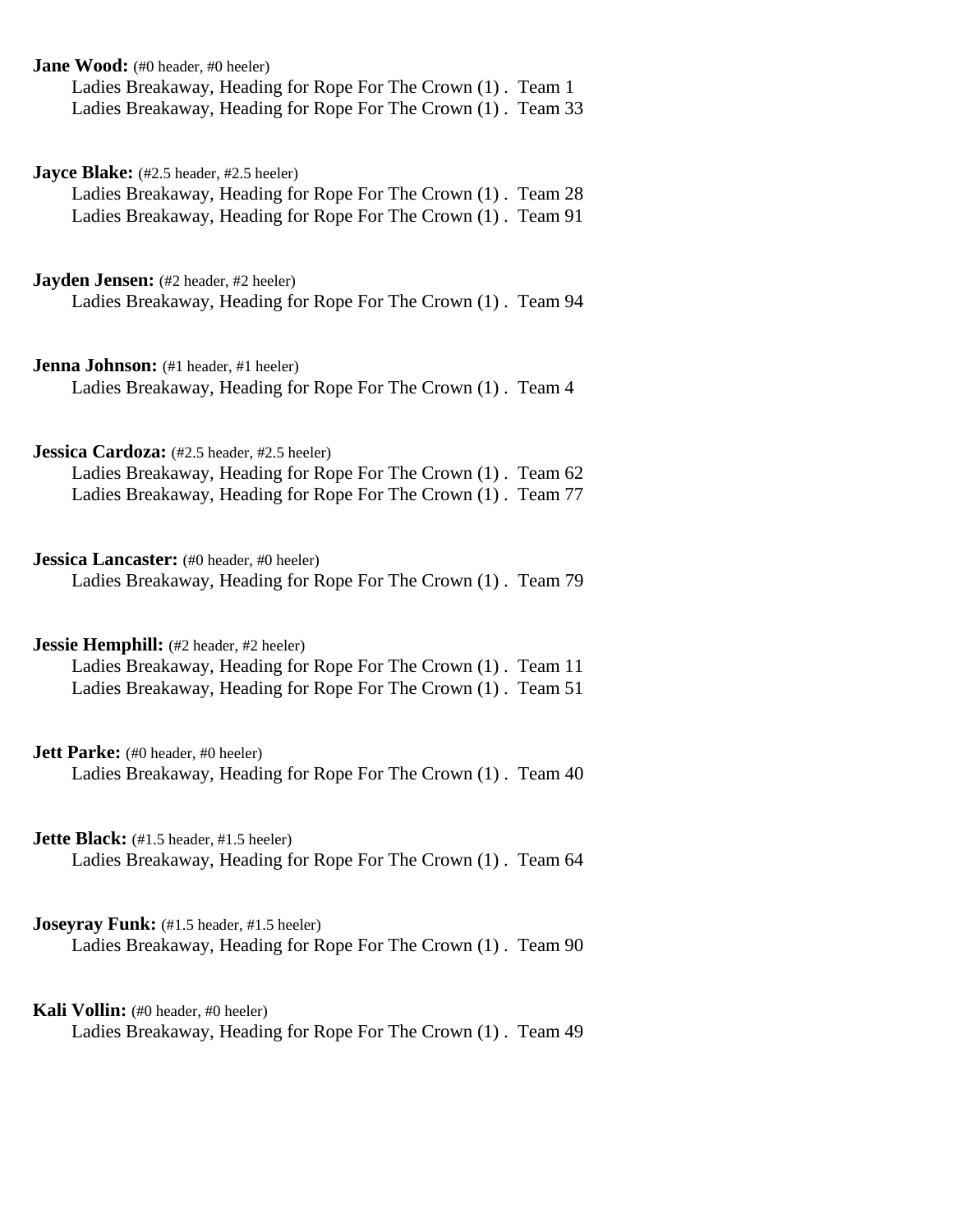| <b>Kate Amarant:</b> (#0 header, #0 heeler)<br>Ladies Breakaway, Heading for Rope For The Crown (1). Team 45<br>Ladies Breakaway, Heading for Rope For The Crown (1). Team 81  |
|--------------------------------------------------------------------------------------------------------------------------------------------------------------------------------|
| <b>Katie Marshall:</b> (#0 header, #0 heeler)<br>Ladies Breakaway, Heading for Rope For The Crown (1). Team 9<br>Ladies Breakaway, Heading for Rope For The Crown (1). Team 70 |
| <b>Katie Thompson:</b> (#2.5 header, #2 heeler)<br>Ladies Breakaway, Heading for Rope For The Crown (1). Team 34                                                               |
| <b>Kattie Wemple:</b> (#2 header, #2 heeler)<br>Ladies Breakaway, Heading for Rope For The Crown (1). Team 5                                                                   |
| Keeley Vaughan: (#1.5 header, #1.5 heeler)<br>Ladies Breakaway, Heading for Rope For The Crown (1). Team 13<br>Ladies Breakaway, Heading for Rope For The Crown (1). Team 80   |
| Kelsey Cadwell: (#1 header, #1 heeler)<br>Ladies Breakaway, Heading for Rope For The Crown (1). Team 27<br>Ladies Breakaway, Heading for Rope For The Crown (1). Team 63       |
| Kiah Betschart: (#0 header, #0 heeler)<br>Ladies Breakaway, Heading for Rope For The Crown (1). Team 59                                                                        |
| Kiley Duby: (#0 header, #0 heeler)<br>Ladies Breakaway, Heading for Rope For The Crown (1). Team 43<br>Ladies Breakaway, Heading for Rope For The Crown (1). Team 88           |
| Kole Black: (#1 header, #1 heeler)<br>Ladies Breakaway, Heading for Rope For The Crown (1). Team 32                                                                            |
| Kristen Loverin: (#0 header, #0 heeler)<br>Ladies Breakaway, Heading for Rope For The Crown (1). Team 92                                                                       |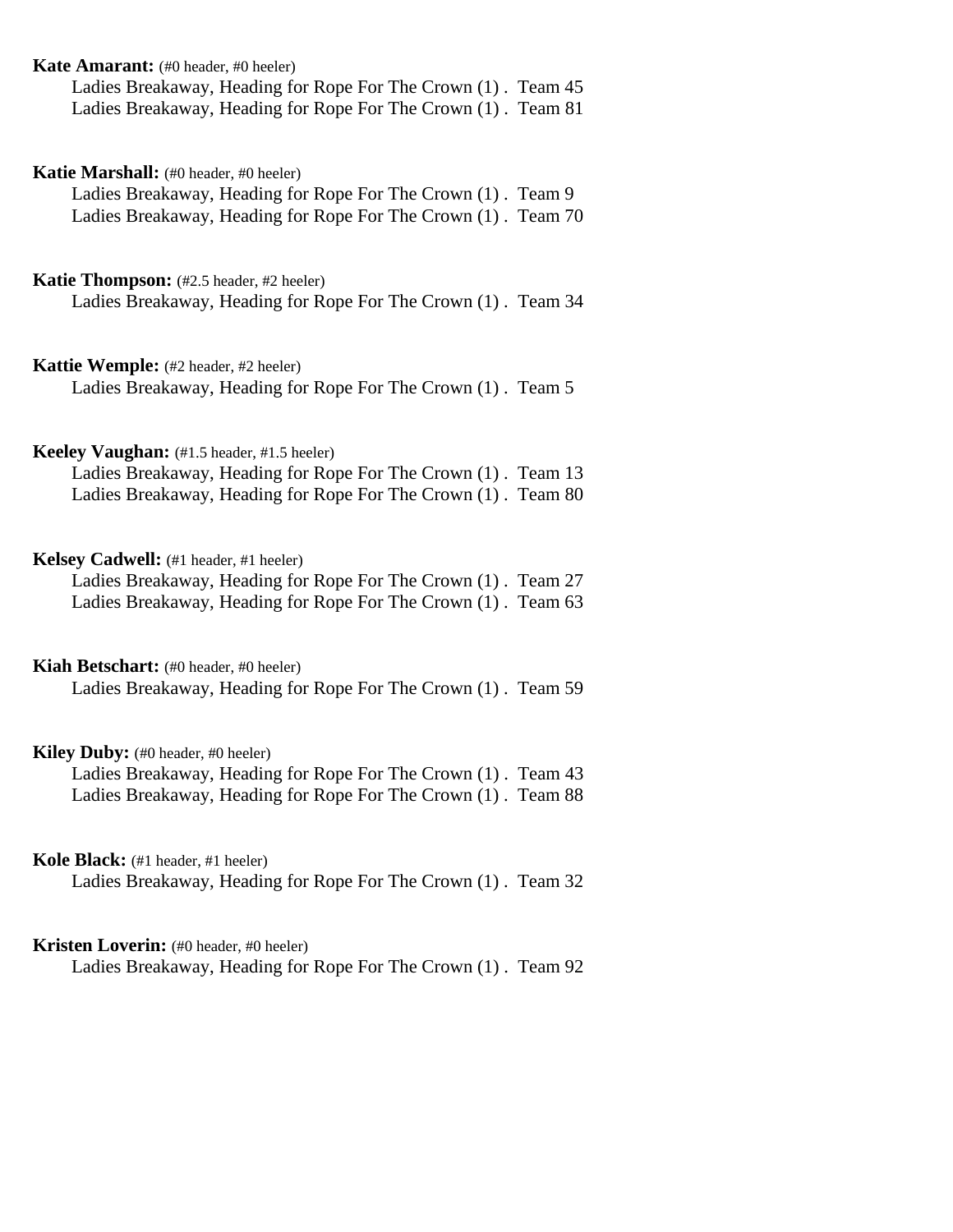| <b>Laci Lowry:</b> $(\text{\#}0 \text{ header}, \text{\#}0 \text{ header})$<br>Ladies Breakaway, Heading for Rope For The Crown (1). Team 53                                                        |
|-----------------------------------------------------------------------------------------------------------------------------------------------------------------------------------------------------|
| <b>lilla Bell:</b> $(\#2.5 \text{ header}, \#2.5 \text{ header})$<br>Ladies Breakaway, Heading for Rope For The Crown (1). Team 10<br>Ladies Breakaway, Heading for Rope For The Crown (1). Team 85 |
| Lindsay Robins: (#2 header, #2 heeler)<br>Ladies Breakaway, Heading for Rope For The Crown (1). Team 16<br>Ladies Breakaway, Heading for Rope For The Crown (1). Team 66                            |
| Lucy Flynn: (#0 header, #0 heeler)<br>Ladies Breakaway, Heading for Rope For The Crown (1). Team 25<br>Ladies Breakaway, Heading for Rope For The Crown (1). Team 96                                |
| Lynnde Cole: (#1 header, #1 heeler)<br>Ladies Breakaway, Heading for Rope For The Crown (1). Team 58                                                                                                |
| Madison Vallerga: (#0 header, #0 heeler)<br>Ladies Breakaway, Heading for Rope For The Crown (1). Team 7<br>Ladies Breakaway, Heading for Rope For The Crown (1). Team 26                           |
| Marla Zuber: (#1.5 header, #1.5 heeler)<br>Ladies Breakaway, Heading for Rope For The Crown (1). Team 12<br>Ladies Breakaway, Heading for Rope For The Crown (1). Team 55                           |
| <b>McKenna Wood:</b> (#2 header, #1.5 heeler)<br>Ladies Breakaway, Heading for Rope For The Crown (1). Team 15<br>Ladies Breakaway, Heading for Rope For The Crown (1). Team 87                     |
| Mckinley Drake: (#1.5 header, #1.5 heeler)<br>Ladies Breakaway, Heading for Rope For The Crown (1). Team 2<br>Ladies Breakaway, Heading for Rope For The Crown (1). Team 50                         |
| Meg Brehm: (#0 header, #0 heeler)<br>Ladies Breakaway, Heading for Rope For The Crown (1). Team 6<br>Ladies Breakaway, Heading for Rope For The Crown (1). Team 67                                  |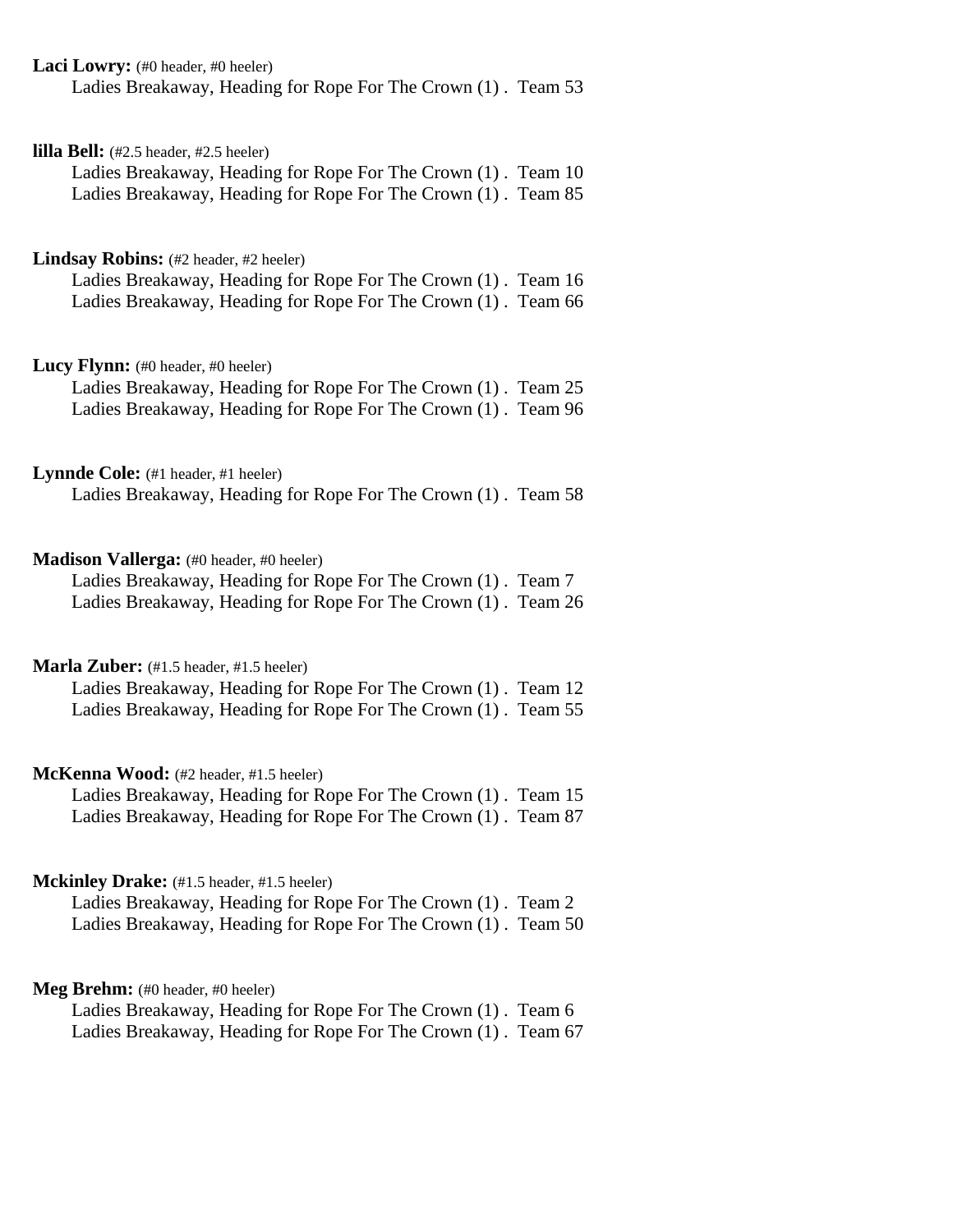| Nahea Brenneman: (#1 header, #1 heeler)                                                                  |
|----------------------------------------------------------------------------------------------------------|
| Ladies Breakaway, Heading for Rope For The Crown (1). Team 44                                            |
|                                                                                                          |
|                                                                                                          |
| Nora Hunt Lee: (#3 header, #2 heeler)                                                                    |
| Ladies Breakaway, Heading for Rope For The Crown (1). Team 35                                            |
| Ladies Breakaway, Heading for Rope For The Crown (1). Team 83                                            |
|                                                                                                          |
|                                                                                                          |
| <b>Randee Slater:</b> (#2 header, #1.5 heeler)                                                           |
| Ladies Breakaway, Heading for Rope For The Crown (1). Team 18                                            |
| Ladies Breakaway, Heading for Rope For The Crown (1). Team 82                                            |
|                                                                                                          |
|                                                                                                          |
| Rikki Perezchica: (#2.5 header, #3 heeler)                                                               |
| Ladies Breakaway, Heading for Rope For The Crown (1). Team 37                                            |
| Ladies Breakaway, Heading for Rope For The Crown (1). Team 65                                            |
|                                                                                                          |
| Sadie Miller: (#2.5 header, #2.5 heeler)<br>Ladies Breakaway, Heading for Rope For The Crown (1). Team 8 |
| Ladies Breakaway, Heading for Rope For The Crown (1). Team 29                                            |
|                                                                                                          |
|                                                                                                          |
| <b>Sadie Noblitt:</b> (#1 header, #1 heeler)                                                             |
| Ladies Breakaway, Heading for Rope For The Crown (1). Team 42                                            |
|                                                                                                          |
|                                                                                                          |
| Sarah Morrissey: (#0 header, #0 heeler)                                                                  |
| Ladies Breakaway, Heading for Rope For The Crown (1). Team 23                                            |
| Ladies Breakaway, Heading for Rope For The Crown (1). Team 86                                            |
|                                                                                                          |
|                                                                                                          |
| Shelby McDonald: (#2 header, #2 heeler)                                                                  |
| Ladies Breakaway, Heading for Rope For The Crown (1). Team 31                                            |
| Ladies Breakaway, Heading for Rope For The Crown (1). Team 73                                            |
|                                                                                                          |
|                                                                                                          |
| <b>Shelly Winn:</b> (#2 header, #1.5 heeler)                                                             |
| Ladies Breakaway, Heading for Rope For The Crown (1). Team 47                                            |
| Ladies Breakaway, Heading for Rope For The Crown (1). Team 75                                            |
|                                                                                                          |
|                                                                                                          |
| <b>Suzanne Williams:</b> (#3.5 header, #3 heeler)                                                        |
| Ladies Breakaway, Heading for Rope For The Crown (1). Team 22                                            |
| Ladies Breakaway, Heading for Rope For The Crown (1). Team 71                                            |
|                                                                                                          |
|                                                                                                          |
| Tayler Felton: (#2 header, #2 heeler)                                                                    |
| Ladies Breakaway, Heading for Rope For The Crown (1). Team 61                                            |
| Ladies Breakaway, Heading for Rope For The Crown (1). Team 74                                            |